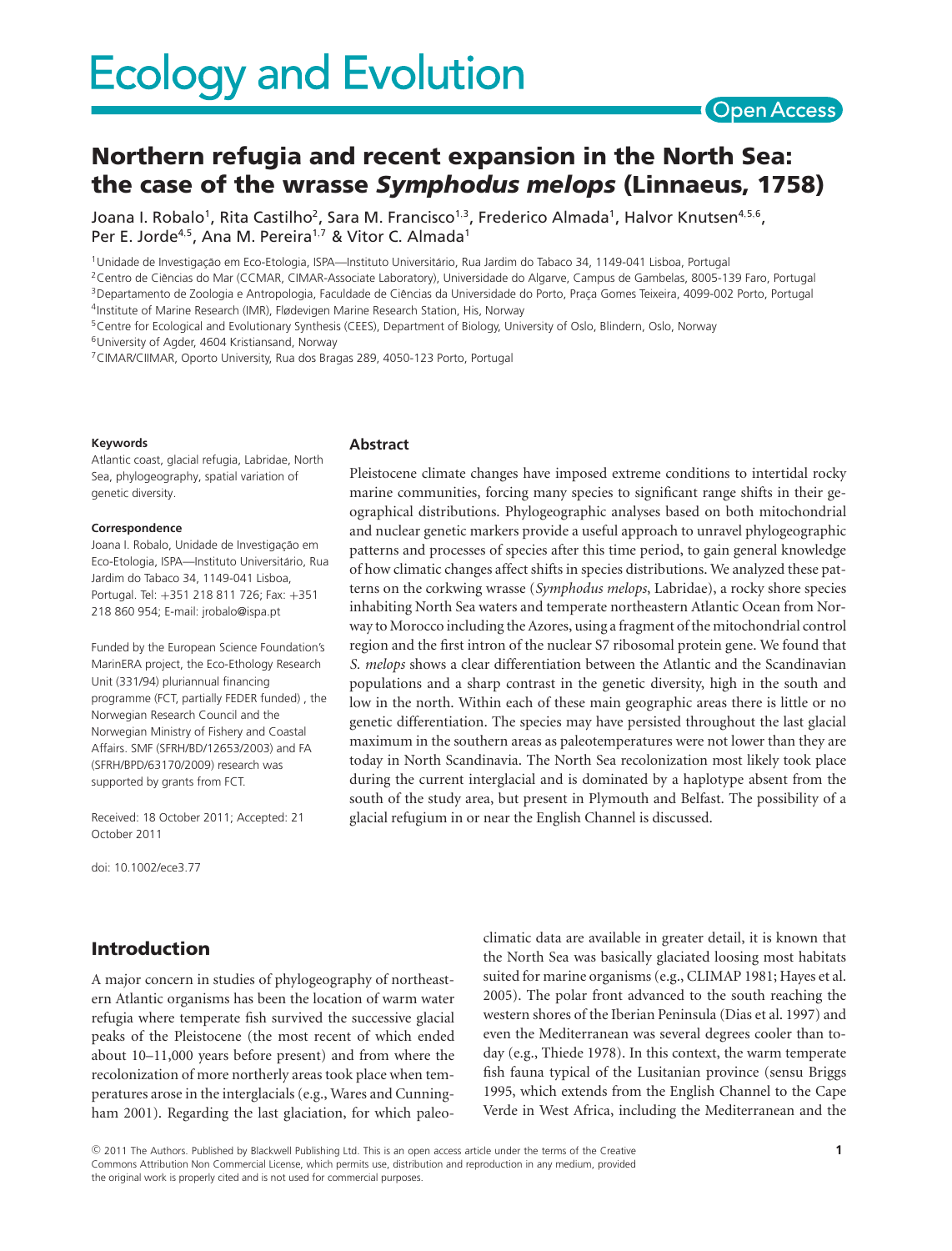Black Sea, and also Azores, Madeira, and Canaries), could have only survived in areas that retained warmer water pockets (Briggs 1995). These warmer areas are known to have existed inside the Mediterranean (Thiede 1978), in some of the North Atlantic archipelagos and in the eastern Atlantic, probably from South Iberia to the south (CLIMAP 1981). At the peak of the last glaciation (Last Glacial Maximum, LGM, about 18,000 years ago), suitable conditions for the more cold tolerant species, such as *Symphodus melops* (Linnaeus, 1758), seem to have existed in broad areas of the Mediterranean and in the Atlantic, from central Portugal southwards (CLIMAP 1981; NOAA 2006). Indeed, if we compare the temperatures provided for the LGM by CLIMAP (February and August) with those provided by NOAA for the data series 1982–2007, it is clear that, from central Portugal to the south, summer temperatures in the LGM were comparable to those now prevailing in Scandinavia, an area were the species is known to breed successfully. In the winter, the sea surface temperatures from central Portugal southwards were, in the LGM, around 6–12◦C. This is a milder condition compared to present winter temperatures in Scandinavia (3–8◦C) (CLIMAP 1981; NOAA 2006).

Recent studies on the phylogeography of West European marine organisms often attempted to address the following issues: (1) Did warm temperate organisms of western Europe survived in refugia inside the Mediterranean and recolonized the north east Atlantic after the end of the last glaciation, about 10,000 years ago (e.g., Almada et al. 2001; Domingues et al. 2005)? (2) Did marine populations follow the classical phylogeographic patterns of terrestrial species (e.g., Hewitt 1999, 2000, 2004; Avise 2000) with a marked decline of diversity to the north assumed to result from a succession of bottlenecks, caused by the fact that each northward advance likely included a limited sample of the genetic variants present to the south (e.g., Avise 2000). The populations at the northern limits of a species range should display very low numbers of genetic variants, often with a few alleles that in other places are not abundant reaching dominance because of the stochastic effects of drift ("gene surfing," Excoffier and Ray 2008; Hallatschek and Nelson 2008; Excoffier et al. 2009).

In this respect, the phylogeographic studies of West European marine organisms have yielded mixed results. Some studies demonstrate the role of the Mediterranean as a refugium and source of recolonization of the Atlantic (e.g., Domingues et al. 2005, 2008). However, several other studies highlighted a number of unresolved issues. For some species, there are now soft-barriers to gene flow between the Mediterranean and adjacent Atlantic (for a review, see Patarnello et al. 2007). If these soft-barriers operated in the beginning of the current interglacial, they would act against the expansion of the Mediterranean fish to the north. Some studies confirmed a very marked drop of genetic diversity in the north of a

species range, but the species or lineage is not present in the Mediterranean (often being replaced by a Mediterranean sister clade), raising also doubts on the role of the Mediterranean as a refugium (e.g., Domingues et al. 2007; Francisco et al. 2009). A third group of cases includes organisms that show high connectivity throughout their entire ranges from the Mediterranean to the north, with no clear drop of diversity in the extreme north (e.g., *Homarus gammarus* Triantafyllidis et al. 2005; *Nephrops norvegicus*, Stamatis et al. 2004; *Sprattus sprattus*, Debes et al. 2008; *Lipophrys pholis*, Francisco et al. 2011). Finally, for some organisms, the evidence points to refugia inside the North Sea or at its vicinity (e.g. Provan et al. 2005; Triantafyllidis et al. 2005). Thus, the overall phylogeographic pattern of the northeastern Atlantic hardly fits a single explanation.

This diversity of phylogeographic patterns means that more species must be studied if we are to understand the relative importance of each pattern and identify ecological and life-history traits and historical processes that can generate them.

In the present paper, we use one mitochondrial and one nuclear marker to assess the phylogeographic patterns and processes of *S. melops* with samples ranging from South Portugal to Norway and Sweden. We aim to find out if there was evidence of post glacial expansion and identify potential or probable refugia from where recolonization took place. Such questions will shed light upon how coastal species with low dispersal potential were affected by temperature changes in this time period.

### **Material and Methods**

#### **Study species**

*Symphodus melops* is an interesting species that can add to our understanding of the patterns of recolonization of West European shores after the last glaciation. It is a rocky shore species inhabiting temperate Atlantic waters from Norway to Morocco and the Azores (e.g., Froese and Pauly 2011). The adults have little dispersal ability and probably spend their postsettlement life in a limited stretch of rocky shore (Lejeune 1985), thus dispersal must be achieved almost exclusively by the planktonic larvae. Eggs are demersal and are guarded by the males in the nest until hatching of the larvae (Potts 1984). At least two studies addressed the phylogeny of the genus *Symphodus* (Almada et al. 2002; Hanel et al. 2002). Both studies converged in the redefinition of the composition of *Symphodus*, which after these changes corresponds to a solid monophyletic clade. The genus *Symphodus* displays the highest number of species in the Mediterranean (Froese and Pauly 2011) with species diversity rapidly decreasing to the north and south of Gibraltar strait. Only *S. melops* and *S. bailloni* reach the North Sea, and there are no tropical members of the genus. Thus, the clade is a typical warm temperate group.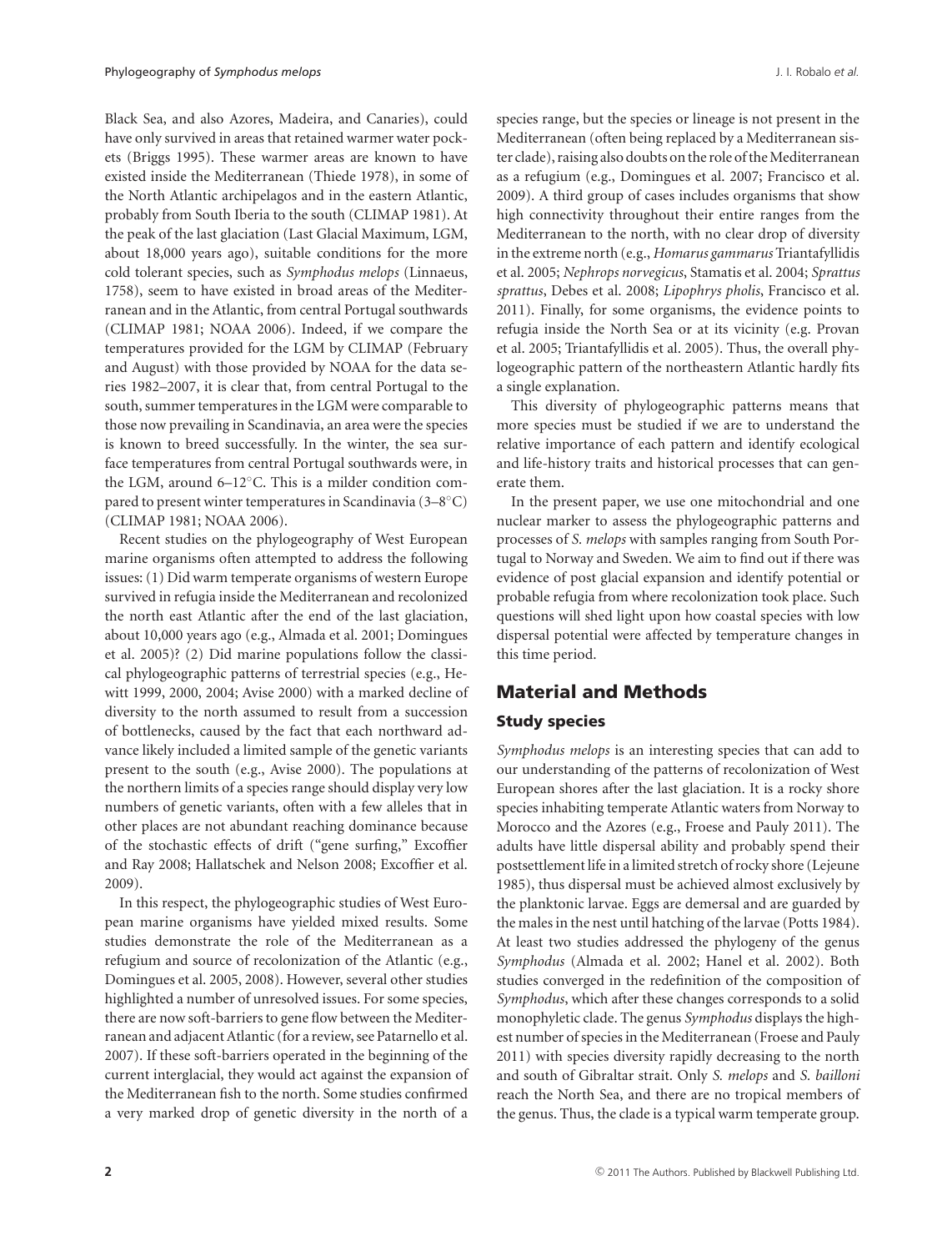*Symphodus melops* is rare within the Mediterranean (where it is replaced by another *Symphodus* species, *S. roissali*, Almada et al. 2002; Hanel et al. 2002), so its distribution extends in latitude mainly from Portugal to Scandinavia. In the British Isles and Scandinavia, this species is often fished for use as a "cleaner" in salmon culture facilities (e.g., Knutsen and Sannæs 2009), so the genetic assessment of the populations and their relationships with those more to the south is of great importance for the proper conservation and management of this fish.

#### **Sampling**

Samples of *S. melops* were collected by beach seining and/or spear fishing from 10 locations along West Europe, from south of Portugal to Norway (Fig. 1). These included Algarve and Lisbon (Portugal), Galicia (Spain), Roscoff (France), Plymouth (United Kingdom), Belfast (Ireland), Gullmars fjord (Sweden), Oslo, Kristiansand, and Egersund (Norway). A total of 263 individuals were obtained, and the number of samples collected per site is listed in Table 1.



Figure 1. Map with the sampling locations. Top gray circle represents proportion of singleton haplotypes (light gray) and shared between individual haplotypes (dark gray), while smaller gray circles represent the same proportion for each location. Colored circles represent only the relative proportion of shared between individual haplotypes in each location, with each haplotype having a different color. Size of colored circle is proportional to sample size.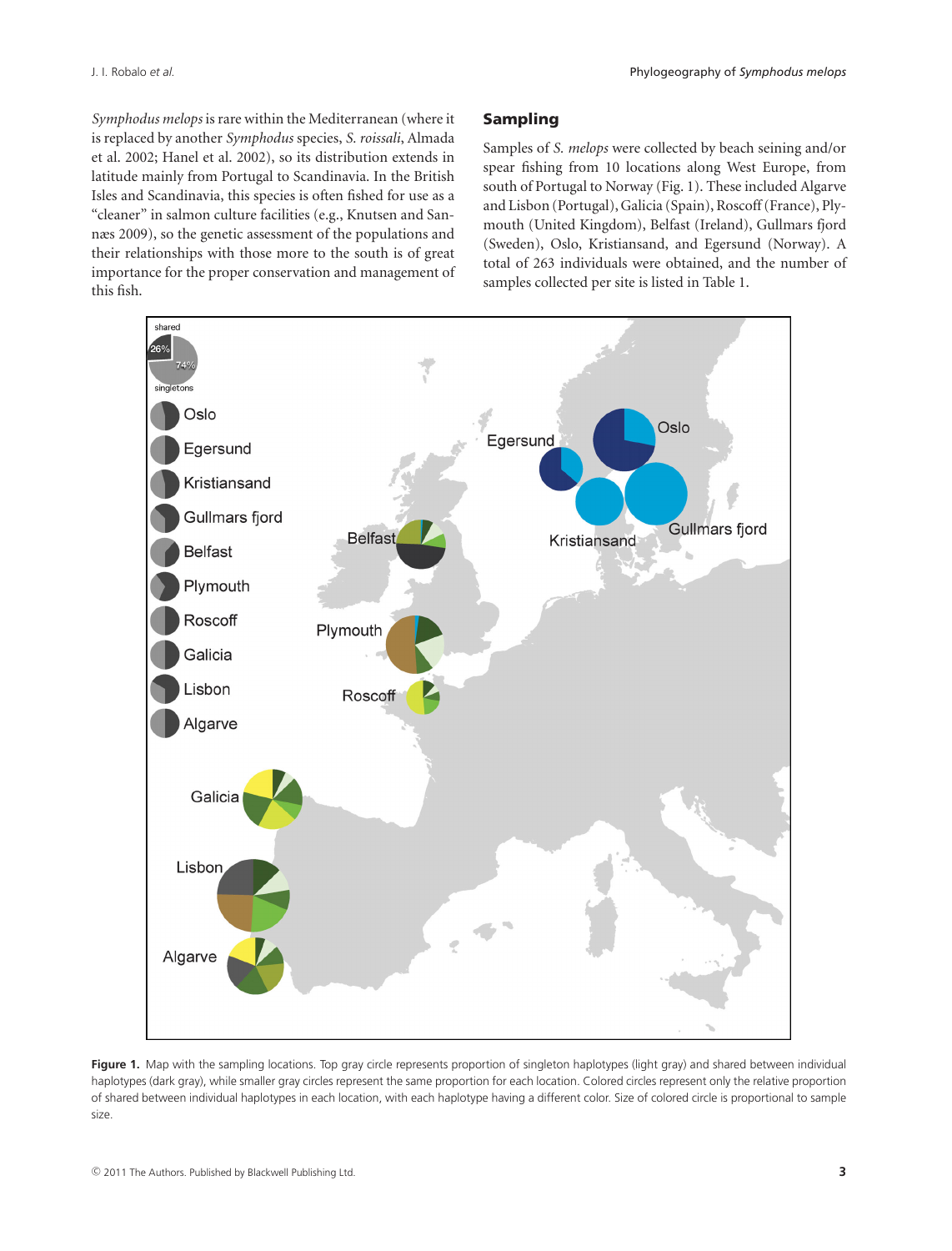|  |  |                                                                        |  |  |  | <b>Table 1.</b> Sampling locations, haplotypes per site, and diversity measures for Symphodus melops mitochondrial control region (CR) sequences |  |  |
|--|--|------------------------------------------------------------------------|--|--|--|--------------------------------------------------------------------------------------------------------------------------------------------------|--|--|
|  |  | $N =$ number of individuals per location. NH $=$ number of haplotypes. |  |  |  |                                                                                                                                                  |  |  |

| Location       | Country  | N  | <b>NH</b>         | Haplotype diversity $\pm$ SD | Nucleotide diversity $\pm$ SD | Mean number of pairwise differences |
|----------------|----------|----|-------------------|------------------------------|-------------------------------|-------------------------------------|
| Algarve        | Portugal | 27 | 13                | $0.83 \pm 0.07$              | $0.55 \pm 0.36\%$             | $2.0 \pm 1.2$                       |
| Galicia        | Spain    | 29 | 13                | $0.79 \pm 0.07$              | $0.48 \pm 0.32\%$             | $1.8 \pm 1.1$                       |
| Plymouth       | UK       | 28 | 13                | $0.78 \pm 0.08$              | $0.70 \pm 0.43\%$             | $2.5 \pm 1.4$                       |
| Belfast        | Ireland  | 24 | 9                 | $0.78 \pm 0.08$              | $0.63 \pm 0.40\%$             | $2.3 \pm 1.3$                       |
| Roscoff        | France   | 16 | 8                 | $0.70 \pm 0.13$              | $0.34 \pm 0.26\%$             | $1.3 \pm 0.8$                       |
| Lisbon         | Portugal | 35 | $12 \overline{ }$ | $0.67 \pm 0.09$              | $0.43 \pm 0.29\%$             | $1.6 \pm 1.0$                       |
| Oslo           | Norway   | 30 | 4                 | $0.25 \pm 0.10$              | $0.07 \pm 0.09\%$             | $0.3 \pm 0.3$                       |
| Egersund       | Norway   | 21 | 3                 | $0.19 \pm 0.11$              | $0.05 \pm 0.08\%$             | $0.2 \pm 0.3$                       |
| Kristiansand   | Norway   | 23 | 2                 | $0.09 \pm 0.08$              | $0.02 \pm 0.05\%$             | $0.1 \pm 0.2$                       |
| Gullmars fjord | Sweden   | 30 | 2                 | $0.07 \pm 0.06$              | $0.02 \pm 0.04\%$             | $0.1 \pm 0.1$                       |

#### **DNA extraction, amplification, and sequencing**

Total genomic DNA was extracted from fin or muscle samples preserved in 96% ethanol with the REDExtract-N-Amp kit (Sigma-Aldrich Corporation, http://www. sigmaaldrich.com/) following the manufacturers instructions. Voucher specimens are deposited in ISPA (ethanol preserved tissues). PCR amplification of mitochondrial control region (CR) and the first intron of the nuclear S7 ribosomal protein gene (S7) was performed with the following pairs of primers: dloop—LPro1 (5 -ACTCT CACCC CTAGC TCCCA AAG-3 ) and HDL1 (5 -CCTGA AGTAG GAACC AGATG CCAG-3 ) (Ostellari et al. 1996) and the first intron of the S7 ribosomal protein gene—S7RPEX1F (5 -TGG CCT CTT CCT TGG CCG TC-3 ) and S7RPEX2R (5 -AAC TCG TCT GGC TTT TCG CC-3 ) (Chow and Hazama, 1998). PCR amplification reactions were performed in a 20- $\mu$ l total-reaction volume with 10  $\mu$ l of REDExtract-N-ampl PCR reaction mix (Sigma – Aldrich Corporation, http://www.sigmaaldrich.com/), 0.8  $\mu$ l of each primer  $(10 \,\mu\text{M})$ , 4.4  $\mu$ l of Sigma-water, and 4  $\mu$ l of template DNA. An initial denaturation at 94◦C for 7 min was followed by 35/30 cycles (denaturation at 94◦C for 30/45 sec, annealing at 55◦C for 30/45 sec, and extension at 72◦C for 1 min; values CR/S7, respectively) and a final extension at 72◦C for 7 min on a Bio-Rad Mycycler thermal cycler. The same primers were used for the sequencing reaction, and the PCR products were purified and sequenced in STABVIDA (http://www.stabvida.net/).

#### **DNA analysis**

All sequences were aligned using Clustal X (Thompson et al. 1997).

ARLEQUIN software package v.3.5 (Excoffier and Lischer 2010) was used to estimate the genetic diversity within each sample, to access potential population differentiation, and to perform neutrality tests. It was also used to perform analysis of molecular variance (AMOVA; Excoffier et al. 1992) and to compute pairwise  $F_{ST}$ s. Significance levels of all multiple statistical tests were corrected using the false discovery rate (FDR) approach (Benjamini and Hochberg 1995) implemented in QVALUE package of software R (Dabney et al. 2006). In the case of the S7 intron, the analyses were also run in ARLEQUIN, after allowing the program to reconstruct the haplotypes present, using the ELB algorithm (Excoffier et al. 2003).

For the CR, the spatial analysis of molecular variance (SAMOVA 1.0) (Dupanloup et al. 2002) was used to identify groups of sampling locations that are geographically and genetically homogeneous and maximally differentiated from each other. This approach relies on a technique of AMOVA (Excoffier et al. 1992). However, in contrast to conventional AMOVA, SAMOVA does not require that the groups' constitution is defined a priori, allowing instead the groups to emerge from the data. The most likely number of groups was identified by running SAMOVA with two to nine groups and choosing the partition scheme with the highest  $F_{CT}$  value.

Because SAMOVA identified two groups that maximized  $F_{CT}$  (see the results section), the data of the populations included in each group were pooled and mismatch analysis (Rogers and Harpending 1992; Rogers 1995), and Fu's *F*s (Fu 1997) and Tajima's *D* (Tajima 1983) tests were performed to test for possible bottlenecks and population expansion in each group. The  $\chi^2$ -test developed by Salicru et al. (1993) was used to access the significance of the differences of haplotype diversity values among populations. To estimate nucleotide pairwise genetic distances between locations, we used Nei and Li (1979) distance, as implemented in ARLEQUIN, to correct for inherited ancestral polymorphism.

A haplotype network was constructed for the CR data using Network v.4.5 (Bandelt et al. 1999). Due to the high gene diversity in the mtDNA CR, the dataset was first reduced using the star contraction preprocessing (Forster et al. 2001) that identifies and contracts star-like phylogenetic clusters of sequences into single representative sequences. Median networks that contained all possible equally short trees were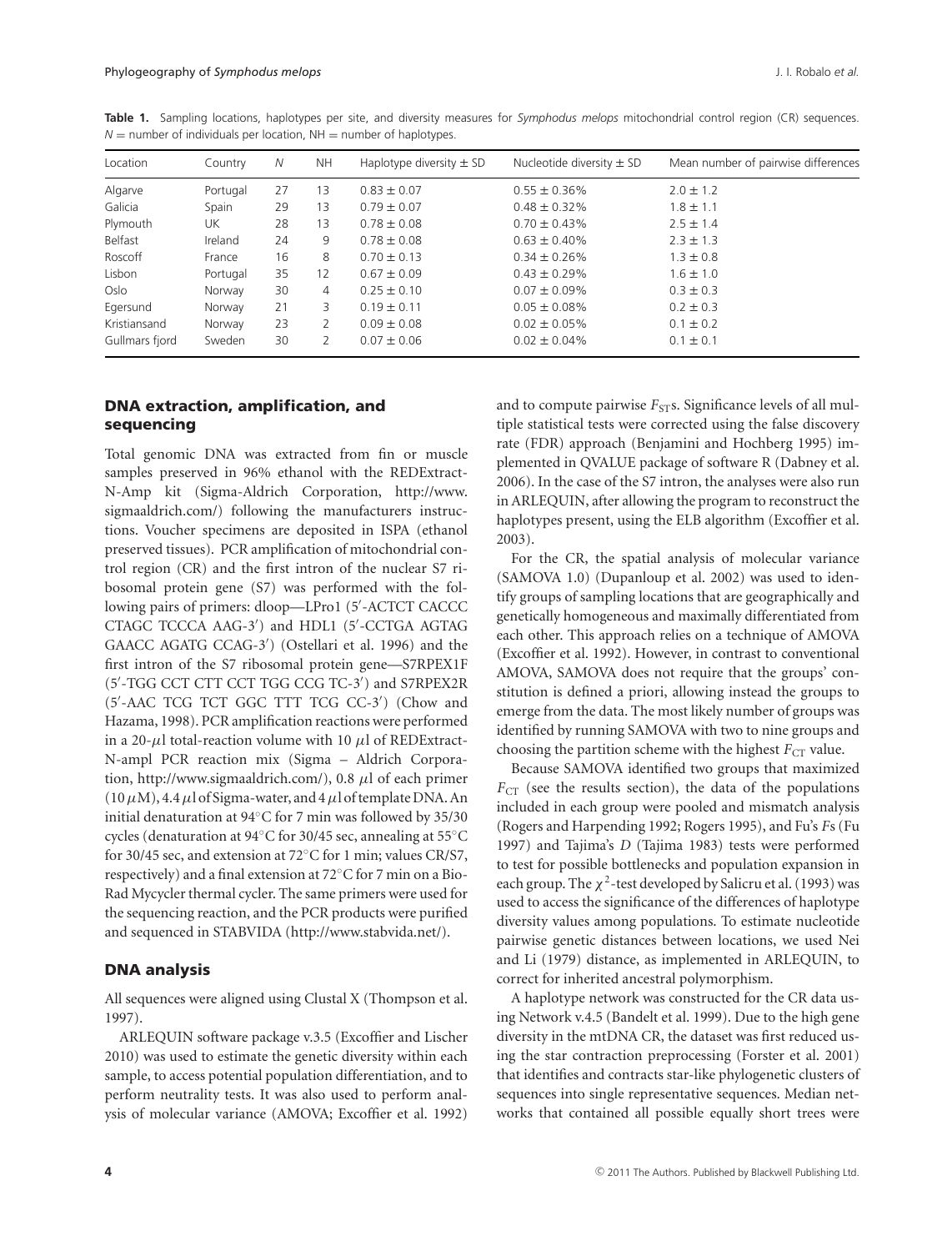simplified by running the maximum parsimony (MP) calculation option to eliminate superfluous nodes and links (Polzin and Daneschmand 2003).

Past population demography of *S. melops* was inferred with the CR data using both mismatch distributions and the linear Bayesian skyline plot (BSP) (Drummond et al. 2005) model as implemented in BEAST v.1.6 (Drummond and Rambaut, 2007) employing the Bayesian MCMC (Markov chain Monte Carlo)coalescent method, an  $HKY + I + G$ model of substitution, and a strict clock. The Bayesian distribution was generated using results from five independent runs of 150 million MCMC steps obtaining effective samples sizes (ESS) of parameter estimates of over 200, with a burn-in of 10%. The time for most recent common ancestor  $(t<sub>MRCA</sub>)$  and the median and corresponding credibility intervals of the BSP were depicted using Tracer v.1.4 (Rambaut and Drummond 2007). mtDNA CR mutation rates in fish are widely variable, 2.2–4.5%/ Million Years (MY) between lineages for East African cichlids (Cichlidae, Sato et al. 2003), 3.6%/MY for snooks (Centropomidae, Donaldson and Wilson 1999), 15–20%/MY for Indo-Pacific sardines (Clupeidae, Bowen and Grant 1997). In the absence of a clock calibration for the CR of *S. melops*, we address the uncertainty by tentatively assuming a within-lineage mutation rate of 5%/MY. This figure was based on previously published work on several fish species that point to the between-lineage divergences of the CR to be about five times higher than the comparable divergences with mtDNA cytochrome *b*. This gene has been calibrated in multiple bony fish at about 1.2–2%/MY (Doadrio and Perdices 2005; Bowen et al. 2001; Bermingham et al. 1997). For the mismatch analysis, we also present results assuming within-lineage per site mutation rate of 3.5%/MY and 10%/MY to place the 5% value in a broader context. These values are within the range of values found by Bowen et al. (2006) after a review of CR molecular clock calibrations for several tropical Atlantic fish species. These estimations of divergence times must be interpreted with great caution. Apart from uncertainties in the molecular clock calibrations, they often assume a model of mutation–drift equilibrium that does not hold if severe bottlenecks occurred. If two sister lineages differ markedly in their population size, the one with smaller size will change at a faster rate due to increased drift. In this situation, divergence times between the two populations will be overestimated.

Migration rates among populations were estimated by the MCMC approach implemented in Lamarc v. 2.1.3 (Kuhner 2006), using 10 runs of 12 short chains of 1000 steps and five long chains of 50,000 steps, with a burn-in of 10,000.

#### **Results**

The CR dataset consisted of a total of 364 characters (263 individuals, Genbank Accession Numbers from JN035910 to JN036172), representing a total of 50 haplotypes. The amplification of the first intron of the S7 gene yielded a fragment of 520 base pairs, with 10 SNPs (197 individuals, Genbank Acession Numbers from JN036173 to JN036369). Only two samples from Belfast were amplified for the S7 gene, thus this population was excluded from the subsequent analyses.

The CR haplotype network shows two dominant haplotypes, separated by two mutational steps, with low frequency of rare alleles connected by only a few mutational steps (Fig. 2). These two clades display a clear geographic structure. The more ramified group includes fish from central and south Portugal, Galicia, Roscoff, Plymouth, and Belfast. No fish from Scandinavia belong to this group. The second group contains all fish from Scandinavia and some fish from Plymouth and Belfast. The difference between the two groups is very clear-cut. While the first group contains many derived haplotypes often separated by several mutational steps from the main haplotype, in the smaller group the level of ramification is much more restricted. Thus, the two groups represent conditions of high and low genetic diversity, respectively.

For the CR fragment, the genetic diversity indices for each population are summarized in Table 1 (see also Fig. 3). The diversity indices for S7 are presented in Table 2. The Atlantic populations are much more diverse than the ones from Scandinavia for all indices and for both markers with the exception of the sample from Oslo in the S7 gene. The pairwise  $F_{ST}$ s and corrected average pairwise differences are presented in Tables 3 (CR) and 4 (S7). For both markers, all Scandinavian populations display *F*<sub>ST</sub>s and mean numbers of corrected pairwise differences that are not significant among themselves. They are all significantly different from the non-Scandinavian populations, except for the  $F_{ST}$  between Oslo and Roscoff for the S7 gene. Another cluster of populations that do not differ significantly are those from South and Central Portugal and Galicia. The populations of Belfast, Plymouth, and Roscoff occupy a somewhat intermediate position in the CR. Indeed, for the CR, while the Iberian cluster (Portugal and Galicia) displays significant  $F_{ST}$ s and corrected average pairwise differences with Plymouth and Scandinavian populations, the populations of Roscoff and Belfast do not display significant differences when compared with Plymouth, also failing to display significant differences when compared with the Portuguese and Galician populations. For the S7, all populations from South Portugal to Plymouth display no significant differences (Belfast could not be included due to low sample size for this marker).

For the CR data, haplotype diversity values were significantly different among populations according to the  $\chi^2$ -test developed by Salicru et al. (1993) ( $\chi^2 = 152.7$ ,  $P < 0.001$ ). Pairwise comparisons between localities showed that Algarve, Lisbon, Galicia, Roscoff, Plymouth, and Belfast all have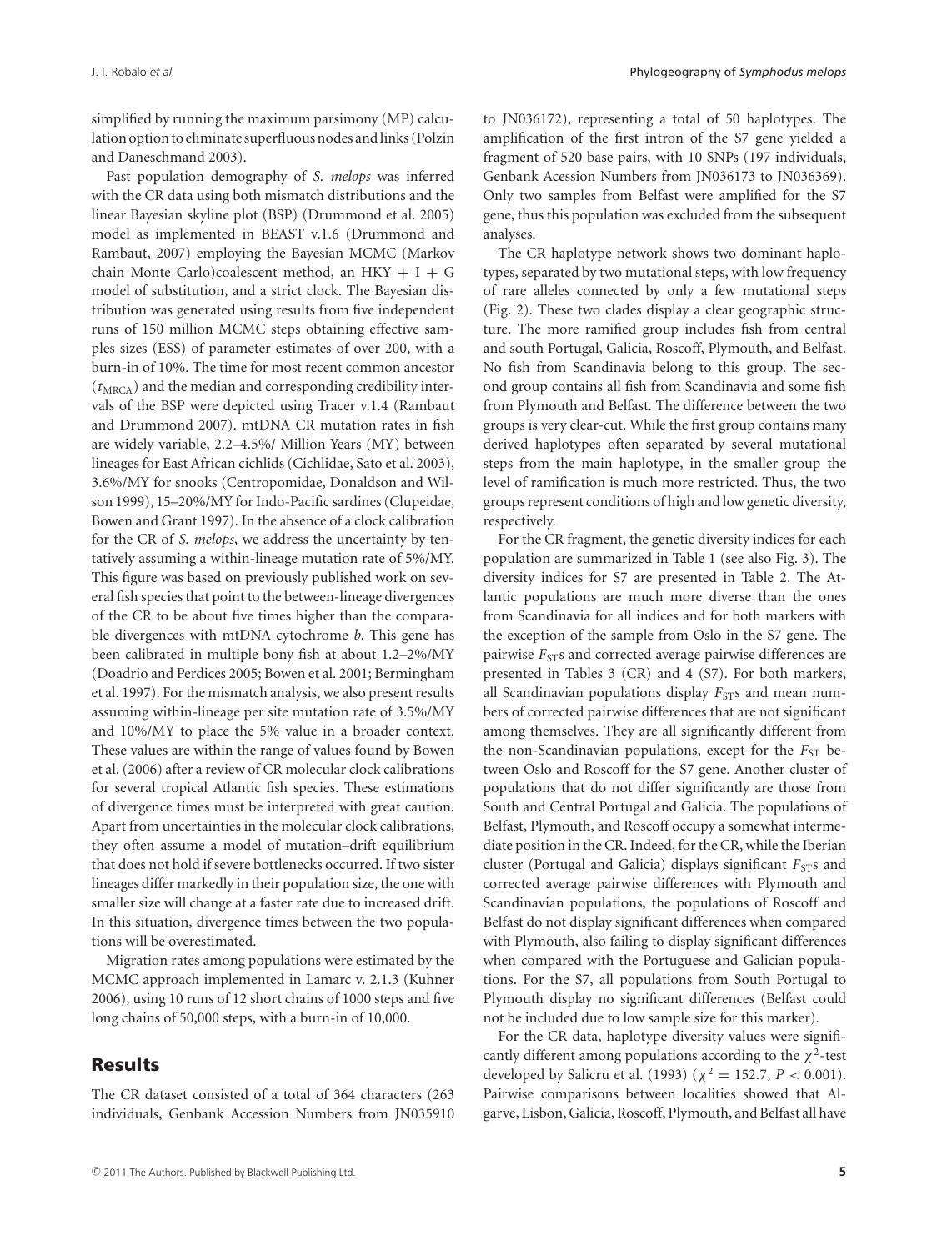

**Figure 2.** Median joining tree of the haplotypes detected in *Symphodus melops*. The area of the circles is proportional to each haplotype frequency. Colors refer to the region in which haplotypes were found. In the case where haplotypes are shared among regions, shading is proportional to the frequency of the haplotype in each region.



Figure 3. Haplotype diversity and nucleotide diversity across all populations sampled.

significantly higher haplotype diversities than those found in northern locations (Gullmars fjord, Oslo, Kristiansand, Egersund).

SAMOVA (CR dataset) yielded a maximized  $F_{CT}$  (0.639) for two groups: the four Scandinavian locations versus the six Atlantic locations ( $P = 0.000$ ). Given the concordance between the pairwise  $F_{ST}$ s and SAMOVA, we decided to pool together Egersund, Kristiansand, Oslo, and Gullmar Fjord (Scandinavia) and Plymouth, Belfast, Roscoff, Galicia, Lisbon, and Algarve (Atlantic) for further analyses. An hierarchical AMOVA for the S7 data using the same two groups yielded a relatively low but significant difference among groups and lack of differentiation among populations: percentage of variation among groups = 7. 24 ( $P = 0.010$ ); percentage of variation among populations within groups  $=$   $-0.36$  ( $P = 0.768$ ); and percentage of variation within populations  $= 93.12$  $(P = 0.000)$   $(F_{ST} = 0.0688)$ 

Tajima and Fu' *F*s tests, for the CR dataset, yielded negative and significant results both for Scandinavia (Tajima's  $D = -1.936$ ,  $P < 0.001$ ;  $Fs = -9.438$ ,  $P < 0.001$ ) and the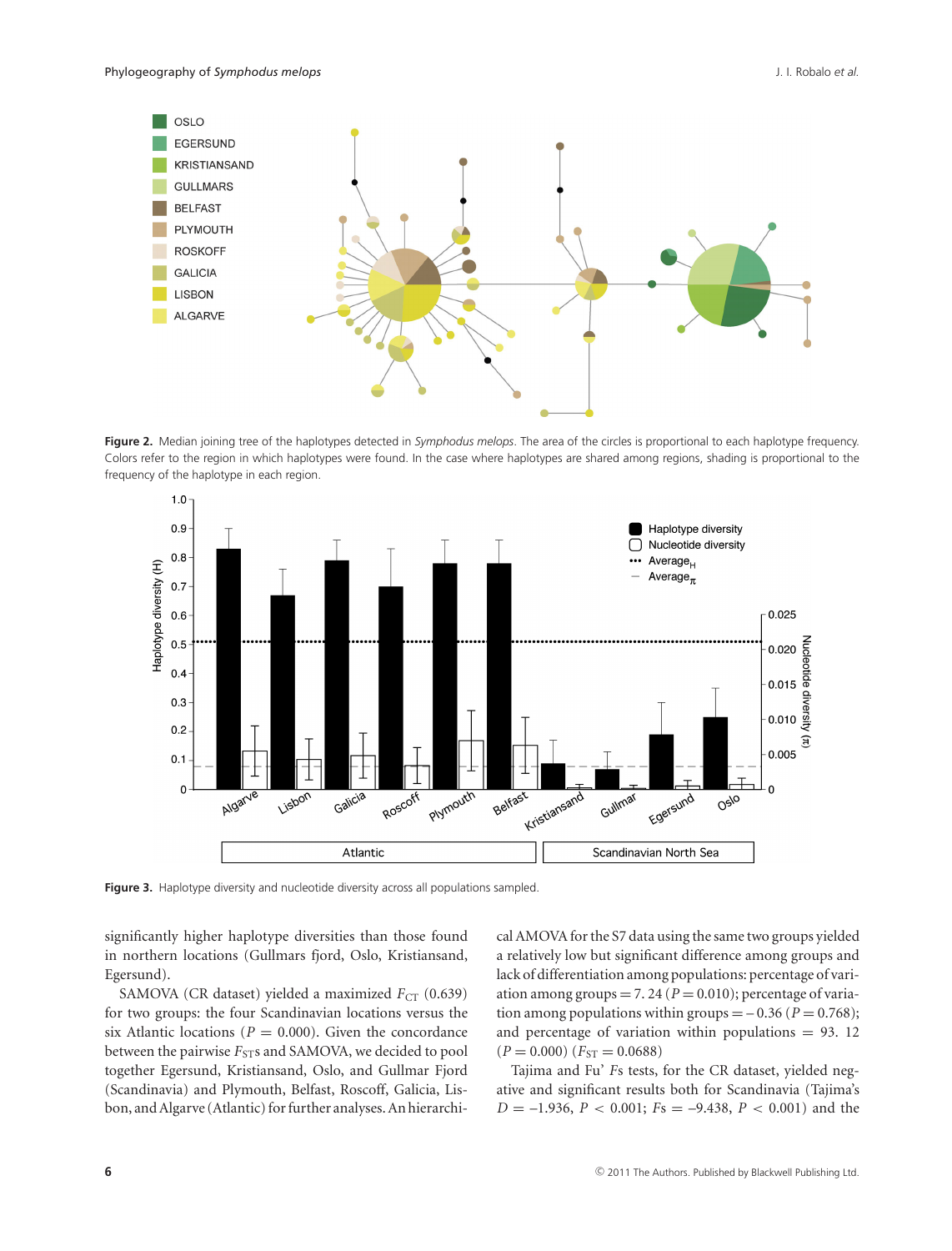**Table 2.** Sampling locations, haplotypes per site, and diversity measures for *Symphodus melops* S7 first intron. *N* = number of individuals per location, NH = number of haplotypes (as calculated by Arlequin with the EBL algorithm), Average number of pairwise differences within populations and FIS (inbreeding coefficient). Significant values in bold (*P* < 0.05).

| Location       | Country  | N  | <b>NH</b> | Nucleotide diversity $\pm$ SD | Average number of pairwise differences<br>within populations | <b>FIS</b><br><b>FIS</b> |
|----------------|----------|----|-----------|-------------------------------|--------------------------------------------------------------|--------------------------|
| Algarve        | Portugal | 19 | 12        | $0.33 \pm 0.22\%$             | 1.550                                                        | 0.189                    |
| Lisbon         | Portugal | 25 | 28        | $0.30 \pm 0.20\%$             | 1.639                                                        | 0.000                    |
| Galicia        | Spain    | 28 | 14        | $0.32 \pm 0.21\%$             | 1.458                                                        | $-0.104$                 |
| Roscoff        | France   | 13 | 12        | $0.34 \pm 0.26\%$             | 1.397                                                        | $-0.222$                 |
| Plymouth       | UK       | 26 | 17        | $0.39 \pm 0.24\%$             | 1.758                                                        | 0.149                    |
| Oslo           | Norway   | 26 | 12        | $2.99 \pm 1.50\%$             | 15.103                                                       | 0.010                    |
| Egersund       | Norway   | 19 | 6         | $0.19 \pm 0.15\%$             | 0.509                                                        | 0.489                    |
| Kristiansand   | Norway   | 15 | 8         | $0.17 \pm 0.14\%$             | 0.811                                                        | 0.099                    |
| Gullmars fjord | Sweden   | 24 |           | $0.22 \pm 0.16\%$             | 0.726                                                        | 0.142                    |

**Table 3.** Pairwise  $F_{ST}$  values (below the diagonal) and corrected average pairwise differences (above diagonal) among *Symphodus melops* locations calculated from mitochondrial CR sequences. *F*<sub>ST</sub> bold values indicate significance at *P* < 0.05, after correction using the false discovery rate (FDR). Probability values corrected with Qvalue.

|                | Algarve  | Lisbon                   | Galicia                  | Roscoff                  | Plymouth                 | Belfast                  | Gullmars fjord | Oslo     | Kristiansand   | Egersund |
|----------------|----------|--------------------------|--------------------------|--------------------------|--------------------------|--------------------------|----------------|----------|----------------|----------|
| Algarve        |          | $-0.010$                 | $-0.029$                 | 0.043                    | 0.079                    | 0.006                    | 2.405          | 2.311    | 2.405          | 2.362    |
| Lisbon         | $-0.005$ | $\overline{\phantom{a}}$ | $-0.026$                 | $-0.024$                 | 0.125                    | 0.049                    | 2.583          | 2.507    | 2.584          | 2.565    |
| Galicia        | $-0.015$ | $-0.016$                 | $\overline{\phantom{a}}$ | 0.002                    | 0.166                    | 0.060                    | 2.668          | 2.587    | 2.670          | 2.634    |
| Roscoff        | 0.019    | $-0.021$                 | $-0.003$                 | $\overline{\phantom{a}}$ | 0.172                    | 0.089                    | 2.746          | 2.677    | 2.750          | 2.738    |
| Plymouth       | 0.033    | 0.060                    | 0.072                    | 0.069                    | $\overline{\phantom{a}}$ | $-0.012$                 | 1.516          | 1.440    | 1.516          | 1.496    |
| Belfast        | 0.003    | 0.028                    | 0.030                    | 0.040                    | $-0.012$                 | $\overline{\phantom{a}}$ | 1.802          | 1.724    | 1.808          | 1.776    |
| Gullmars fjord | 0.710    | 0.746                    | 0.748                    | 0.855                    | 0.547                    | 0.632                    | $\sim$         | 0.002    | 0.000          | 0.000    |
| Oslo           | 0.680    | 0.721                    | 0.721                    | 0.818                    | 0.515                    | 0.598                    | 0.014          |          | 0.002          | $-0.004$ |
| Kristiansand   | 0.680    | 0.723                    | 0.722                    | 0.832                    | 0.511                    | 0.597                    | 0.001          | 0.007    | $\overline{a}$ | 0.000    |
| Egersund       | 0.659    | 0.707                    | 0.703                    | 0.810                    | 0.490                    | 0.573                    | 0.008          | $-0.020$ | 0.002          | -        |

Atlantic (Tajima's D = –1.977, *P* = 0.006; *F*s = –27.406,  $P < 0.001$ ), both supporting for population expansion. The best fit for the Atlantic was the sudden expansion model  $(SSD = 0.007, P = 0.67)$ , while for Scandinavia was the spatial expansion with constant deme size  $(SSD = 0.0002,$  $P = 0.43$ ). The results of the mismatch analysis showed that the Scandinavian population as a whole displays a very shallow mismatch distribution from zero to two differences, while the Atlantic mismatch distribution is deeper (from 0 to 10 differences).

Using a mutation rate of 5%, we conclude that the estimated age of the Scandinavian population is 2250 years (95% confidence interval: 0–32,800 years), while for the Atlantic the estimated age of the population is about 91,800 years (4010–170,250 years). For the Scandinavian population, the corresponding values for the mutation rates of 3.5% and 10% were 3200 years (0–46,860 years) and 1130 years (0–16,400 years). For the Atlantic population and for the same mutation rates, the numbers varied between 131,160 years (3.5% mutation rate, 5730–243,210 years) and 45,900 years (10% mutation rate, 2000–85,120 years). In summary, although the estimated ages of the expansions vary a lot and have large confidence intervals, the origin of the Scandina-



**Figure 4.** Bayesian skyline plot (BSP) for the control region (CR) dataset of *S. melops* reveals a faster population growth in the past 15,000 years (∼13-fold), reaching an *N*ef of 13 million fish in the present day.

vian expansion tends to fall well after the LGM, likely in the current interglacial, while in the Atlantic there are strong indications that the expansion predates the LGM.

Figure 4 shows the BSP for the CR dataset of *S. melops.* The plot reveals that the corkwing wrasse as a whole experienced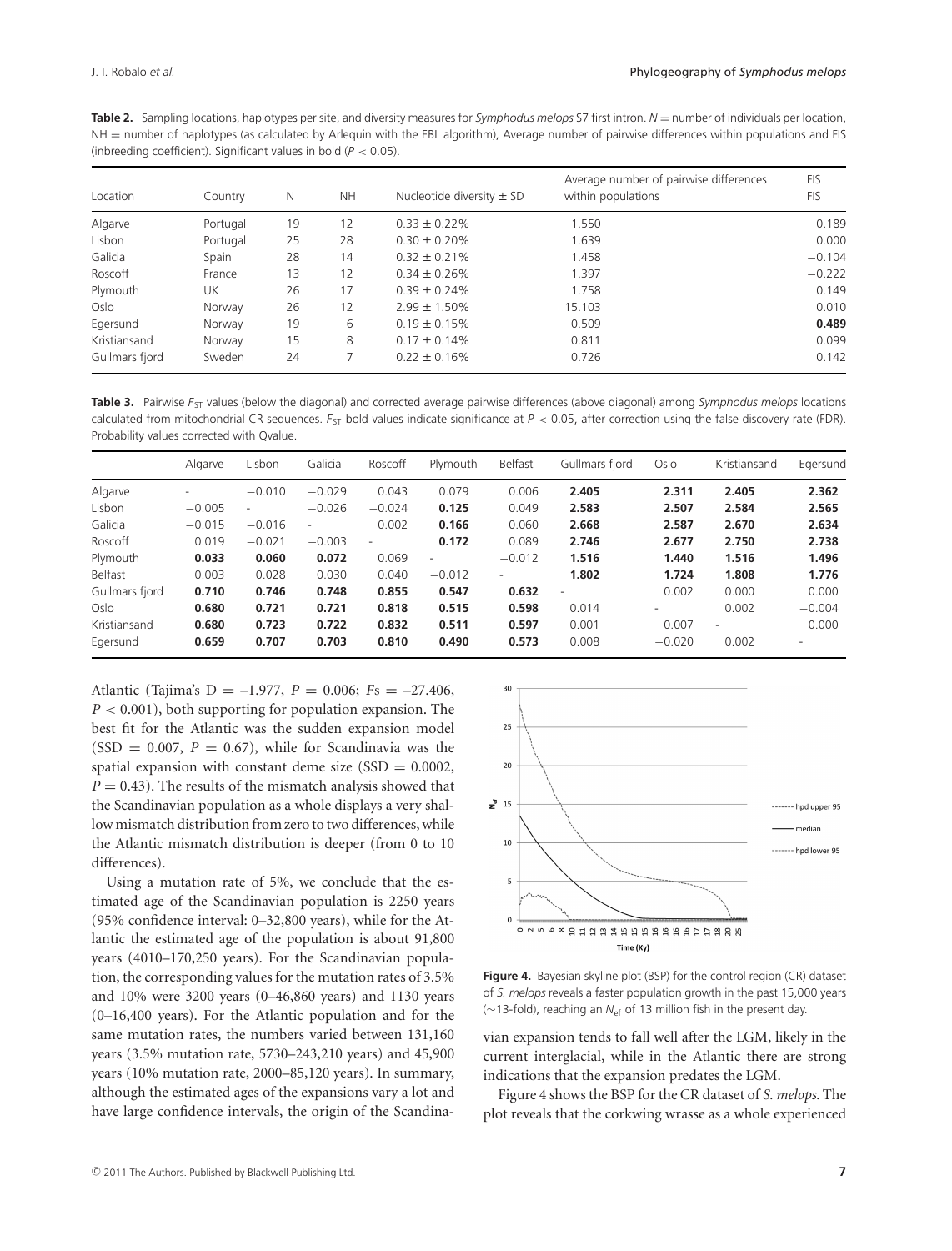a faster population growth in the past 15,000 years (∼13 fold), reaching an  $N<sub>ef</sub>$  of 13 million fish in the present day. The  $t_{MRCA}$  from the Scandinavian population (38,000 years) ago) is roughly half of the  $t_{MRCA}$  obtained for the Atlantic fish (between 60,000 and 74,000 years ago).

Lamarc analyses yielded higher theta for the Atlantic population (average 0.107) in comparison with the Scandinavian (average 0.027). The migration rate was higher northwards, from Atlantic into Scandinavia (average 17.885), than in the opposite direction (average 10.230). We could not perform estimations of population age because the model including growth did not converge.

### **Discussion**

The present results indicate that although there is considerable homogeneity both within the Atlantic and the Scandinavian samples, there is significant genetic structure among these regions. This separation is evidenced by the topology of the haplotype network (Fig. 2), the  $F_{ST}$  values (Tables 3) and 4), the SAMOVA outcome (CR), and the hierarchical AMOVA (S7). The intermediate central geographic distribution areas of Plymouth and Belfast contain haplotypes from both south and northern regions, although in very different proportions. The star-shaped topology of the CR haplotype network is consistent with expectations of a recent population expansion (Rogers et al. 1992).

*Symphodus melops* bears a higher diversity in the northeastern Atlantic than in the Scandinavian waters. This pattern would be generated if *S. melops* colonized or recolonized Scandinavia after the last glaciation. The apparent lack of differentiation among Scandinavian populations, the low level of genetic diversity, the scarcity of haplotypes derived from the one that contains most fish, could all be easily explained if the recolonization event was so recent that there was no time for the accumulation of in situ diversification. Within the Atlantic area, the level of genetic diversity remains high across the entire area and displays evidence of persistence of many lineages older than the last glaciation. The mismatch analysis of the pooled samples of the Atlantic area presents lineages differing by 10 mutational steps while the mismatch distribution for the Scandinavia extends only from 0 to 2 mutations. Keeping in mind the notes of caution made in material and methods, on estimating divergence times, it is worth noting that the mismatch analysis provided age estimates that are much younger than the last glaciation for the North Sea (2000 years ago), while for the Atlantic the age estimated is much older than the LGM.

The mismatch analysis supports spatial expansion with constant deme size for the Scandinavian populations and a sudden expansion for the Atlantic populations. The results of BEAST for all samples combined suggest an expansion just after the LGM. Although the LGM took place about 18,000

years ago, several cold episodes such as the Younger Dryas took place until 11–10,000 years ago (e.g., Briggs, 1995). These cold episodes could eliminate the fish fauna of warm temperate origin from most of West Europe. As stated in the introduction, *S. melops* belongs to a genus mostly restricted to the Lusitanian province, with several species confined to the Mediterranean and its surroundings (Froese and Pauly, 2011). Thus, it is likely that *S. melops* is more vulnerable to cold conditions than the more cold adapted boreal fish fauna. For this warm temperate fish, the effects of the last glaciation probably began to fade out only in the last 10,000 years.

We suggest that *S*. *melops* established populations in the North Sea 10,000 years ago or less and had little time to diversify in this northern area. It would be interesting to assess the temperature decreases generated by the Little Ice Age, which occurred around the 17th century (e.g., Mann et al. 2009). Could the environmental conditions during the Little Ice Age be sufficiently severe to eliminate *S. melops* from northern Scandinavia? Paleotemperature reconstructions of this period may allow a proper evaluation of the plausibility of this hypothesis.

Francisco et al. (2009) showed that the sand smelt *Atherina presbyter*, a species with a warm temperate distribution and a few occurrences in the southern North Sea, revealed a phylogeographic pattern similar to the one described here for *S. melops*. A very recent colonization was hypothesized to be the cause of the very reduced genetic diversity observed in the north.

The Mediterranean seems an unlikely candidate as a glacial refugium for *S. melops*. In the Mediterranean, this species is replaced by several other *Symphodus* species, namely its close relative *S. roissali* and its sister species *S. mediterraneus* (Almada et al. 2002; Hanel et al. 2002). The few occurrences of *S. melops* reported in the Mediterranean (Froese and Pauly 2011) apparently do not represent stable populations. During the present study, we contacted fisherman and biologists in the Mediterranean who confirmed the rarity and the sporadic occurrence of the species in that sea.

The Atlantic populations probably survived in situ, at least in the southern part of the species range, from Central Portugal to the south. Indeed, as stated in the introduction, if we compare the paleotemperatures given by CLIMAP (1981) for the western coast of the Iberian Peninsula, we find that at the LGM, temperatures were not lower than they are today in north Scandinavia. Thus, conditions could have remained within what is tolerated by this wrasse species. We suggest that western and southern Iberia could have kept their population of *S. melops*, even if some contraction in population size took place.

As the North Sea was glaciated during the LGM (e.g., CLIMAP 1981), a question arises on the putative refugia of the *S. melops* that recolonized the North Sea when the climate improved. The Atlantic haplotypes are so diverse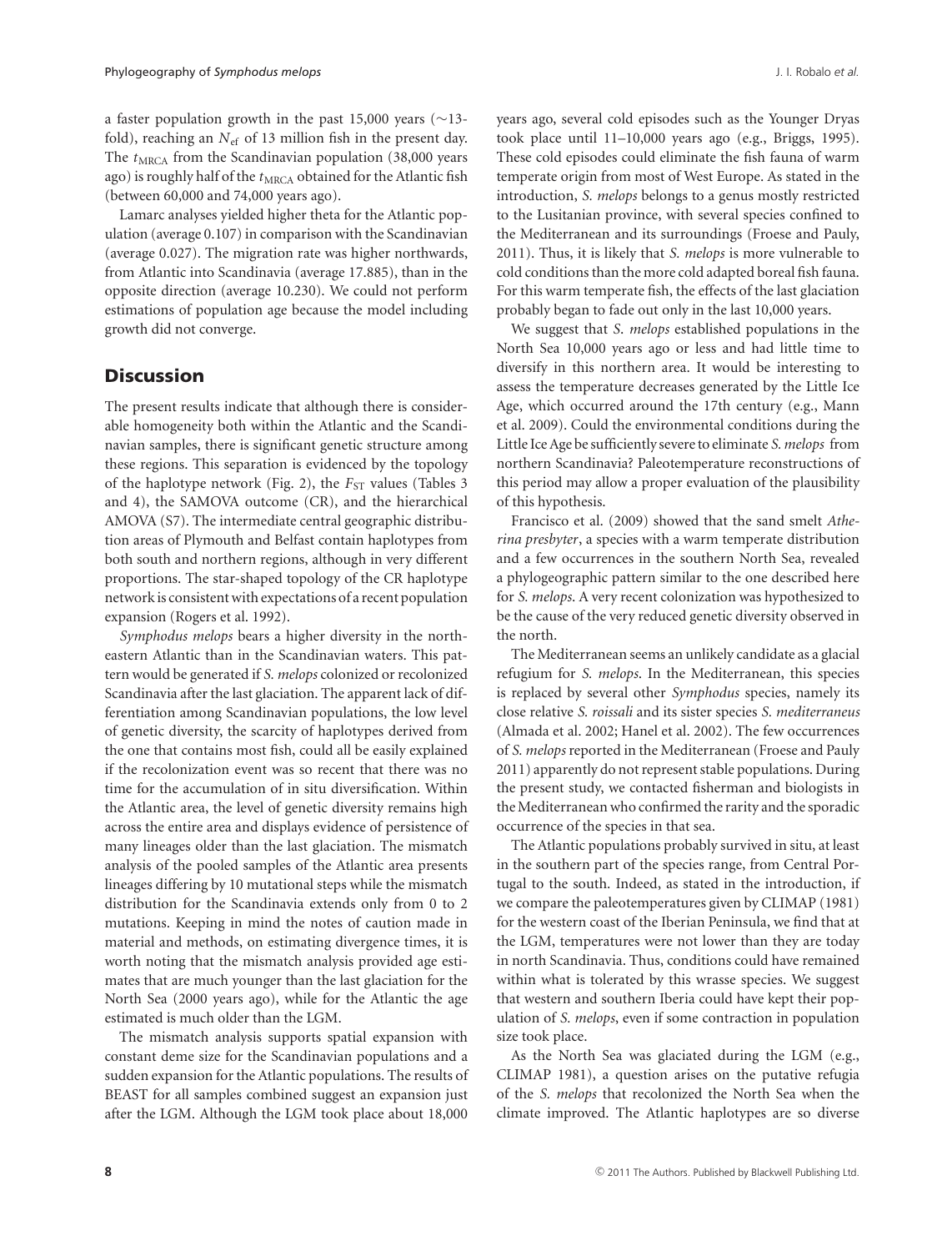Table 4. Pairwise *F<sub>ST</sub>* values (below the diagonal) and corrected average pairwise differences (above diagonal) among *Symphodus melops* locations calculated from S7 first intron sequences.  $F_{ST}$  bold values indicate significance at  $P < 0.05$ , after correction using the false discovery rate (FDR). Probability values corrected with Qvalue.

|                | Algarve  | Lisbon            | Galicia                  | Roscoff                  | Plymouth        | Gullmars fjord | Oslo              | Kristiansand             | Egersund          |
|----------------|----------|-------------------|--------------------------|--------------------------|-----------------|----------------|-------------------|--------------------------|-------------------|
| Algarve        | -        | $-0.017$          | 0.025                    | 0.018                    | $-0.024$        | 0.362          | 0.324             | 0.373                    | 0.345             |
| Lisbon         | $-0.011$ | $\qquad \qquad -$ | $-0.007$                 | $-0.018$                 | $-0.018$        | 0.237          | 0.205             | 0.264                    | 0.226             |
| Galicia        | 0.017    | $-0.004$          | $\overline{\phantom{m}}$ | $-0.034$                 | 0.008           | 0.165          | 0.172             | 2.670                    | 0.232             |
| Roscoff        | 0.011    | $-0.013$          | $-0.025$                 | $\overline{\phantom{0}}$ | 0.001           | 0.131          | 0.138             | 0.193                    | 0.116             |
| Plymouth       | $-0.014$ | $-0.010$          | 0.005                    | $-0.002$                 | $\qquad \qquad$ | 0.292          | 0.259             | 0.309                    | 0.275             |
| Gullmars fjord | 0.250    | 0.166             | 0.127                    | 0.125                    | 0.187           | -              | 0.003             | 0.023                    | 0.001             |
| Oslo           | 0.028    | 0.023             | 0.022                    | 0.000                    | 0.030           | $-0.001$       | $\qquad \qquad -$ | $-0.032$                 | 0.019             |
| Kristiansand   | 0.232    | 0.162             | 0.155                    | 0.152                    | 0.176           | 0.030          | $-0.014$          | $\overline{\phantom{0}}$ | 0.054             |
| Egersund       | 0.251    | 0.162             | 0.120                    | 0.123                    | 0.180           | 0.001          | $-0.004$          | 0.080                    | $\qquad \qquad =$ |

and spread over an area that is so vast (from Portugal to Belfast and Plymouth) that they could be a potential source of the recolonization of the far north. However, the absence of these haplotypes north of Plymouth and Belfast raises doubts about their role as founders of the new northern populations.

In our view, it seems more likely that the refugium or refugia were located in the vicinity of the North Sea. The Hurd Deep, a marine unglaciated lake in the bottom of the English Channel during the last glaciation, has been postulated as a possible refugium when the surrounding sea was glaciated (e.g., Provan et al. 2005). Other areas around South or Southwest Ireland or Southwest Great Britain were unglaciated and could also have acted as refugia as hypothesized for red and brown algae, *Palmaria palmata* (Provan et al. 2005) and *Fucus serratus* (Hoarau et al. 2007), respectively. They can also have been effective for *S. melops* if the colonization of the North Sea followed a path around western Britain and from Scotland to Skagerrak. Both Belfast and Plymouth show a mixture of Scandinavian and Atlantic haplotypes. It is possible that a finer scale analysis using microsatellites will help to track the pathway of recolonization of northern areas. Is or was it through the English Channel or rather west of United Kingdom reaching Norway through Scotland and surrounding islands? Considering the Scandinavian locations, it would also be very interesting to test if, at present, gene flow takes place between our sampling sites, a task that microsatellites would help to clarify.

To conclude, is it worth comparing our results with those for other inshore organisms of West Europe. *Symphodus melops* stands out, like *A. presbyter* (Francisco et al. 2009), as an example of high diversity in the southern limit and a sharp decline in genetic diversity in the North of the species range. In *A. presbyter*, the eggs are demersal and the young hatch at a rather advanced stage of development, so that a typical larval stage does not exist (Henderson and Bamber, 1987) making the species a good candidate for low dispersal. In contrast, in *L. pholis*, another West European fish whose males guard eggs like those of *S. melops*, the larvae stay a minimum of 29 days in the plankton before settling (Faria et al. 2002). This fish does not display genetic structure along West Europe, the diversity remains at similar levels and the genealogies are rather deep (Francisco et al. 2011).

Although as stated above that the literature has revealed contradictory results, there is an increasing number of papers reporting cases where diversity remains almost at the same level across the latitudinal range of marine species (e.g., *N. norvegicus*, Stamatis et al. 2004; *H. gammarus*, Triantafyllidis et al. 2005; *Petromyzon marinus*, Almada et al. 2008; *S. sprattus*, Debes et al. 2008; *L. pholis*, Francisco et al. 2011). The pioneer studies of terrestrial phylogeography (e.g., Avise 2000; Hewit 2004) postulated that the decline of genetic diversity to the highest latitudes occupied by a species would be the rule, because dispersal through a series of stepping stones would generate a series of bottlenecks that would deplete the variation transported initially from the source population. If, however, in marine organisms with propagules transported in the plankton the numbers of founders are very high and travel long distances, a source population may export much of its diversity to the newly colonized areas. There, if the populations are far from the carrying capacity of the habitat, the bottlenecks may not occur. If, in addition, the dispersal distance per generation continues to be high, as time passes the populations may get mixed, erasing any possible signature of the first colonization. We propose that many marine organisms may display life-history traits conforming to this type of dispersal and colonization. That would explain the lack of a genetic diversity gradient with latitude. If this interpretation is correct, *S. melops* and the already mentioned *A. presbyter* may represent exceptions. They may be very recent arrivals in northern areas or they may display slow dispersal so that a transient gradient in diversity was not yet erased. Further studies with organisms with varied life histories and ecology and population simulations are clearly needed to clarify this issue.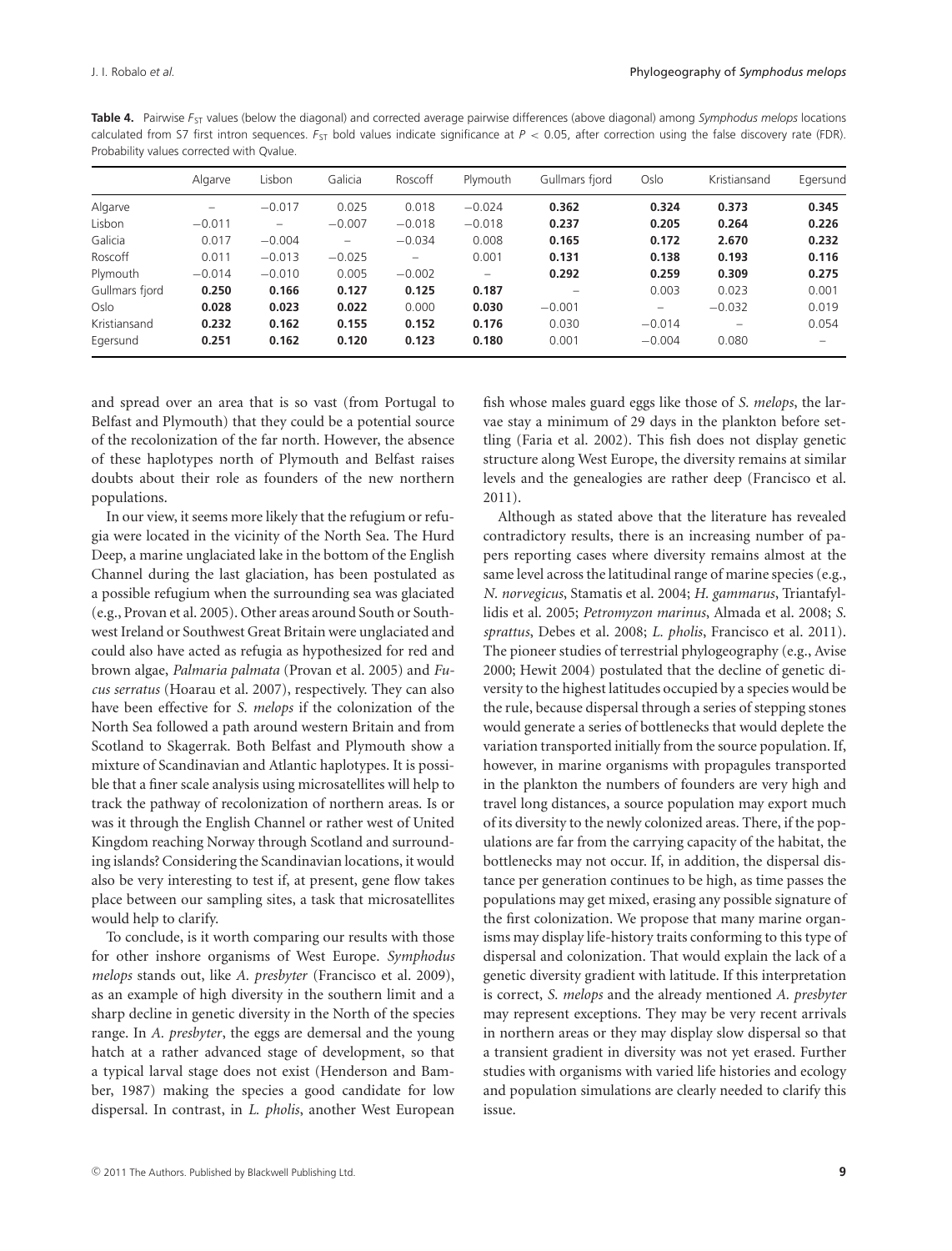### **Acknowledgments**

We are in debt to W. Thomas and L. Lévèque (Service d'expédition de modèles biologiques) from Station Biologique de Roscoff, France, for taking care of specimens' collection at Roscoff, financed by ASSEMBLE project #SBRmm–4: "Marine phylogeographic patterns of the North Eastern Atlantic Coast." We appreciate the skilful technical assistance provided by S. Chenu, H. Sannæs, Ø. Paulsen, K. Hansen, and K. Enersen. We are also grateful to help with sampling from Scottish fishermen. We are grateful to M. Pascual and F. Palero, from the University of Barcelona, for their assistance in implementing the Salicrú test of haplotype diversity. This study was funded by the European Science Foundation's MarinERA project "Marine phylogeographic structuring during climate change: the signature of leading and rear edge of range shifting populations", by the Eco-Ethology Research Unit (331/94) pluriannual financing programme (Fundação para a Ciência e Tecnologia, FCT, partially funded by FEDER, Fundo Europeu de Desenvolvimento Regional) and by the Norwegian Research Council and the Norwegian Ministry of Fishery and Coastal Affairs. SMF (SFRH/BD/12653/2003) and FA (SFRH/BPD/63170/2009) research was supported by grants from FCT. Collection of specimens complied with the current laws of each country.

#### **References**

- Almada, V. C., R. F. Oliveira, E. J. Gonçalves, A. J. Almeida, R. S. Santos, and P. Wirtz. 2001. Patterns of diversity of the north-eastern Atlantic blennid fish fauna (Pisces: Blenniidae). Glob. Ecol. Biogeogr. 10:411–422.
- Almada, V. C., F. Almada, M. Henriques, R. S. Santos, and A. Brito. 2002. On the phylogenetic affinities of *Centrolabrus trutta* and *Centrolabrus caeruleus* (Perciformes: Labridae) to the genus *Symphodus*: molecular, meristic and behavioural evidences. Arquipélago. Life Mar. Sci. 19A:85-92.
- Almada, V. C., A. M. Pereira, J. I. Robalo, J. P. Fonseca, A. Levy, C. Maia, and A. Valente. 2008. Mitochondrial DNA fails to reveal genetic structure in sea-lampreys along European shores. Mol. Phylogenet. Evol. 46:391–396.
- Avise, J. C. 2000. Phylogeography: the history and formation of species. Harvard Univer. Press, Cambridge, 447 pp.
- Bandelt, H., P. Forster, and A. Rohl. 1999. Median-joining networks for inferring intraspecific phylogenies. Mol. Biol. Evol. 16:37–48.
- Benjamini, Y., and Y. Hochberg. 1995. Controlling the false discovery rate: a practical and powerful approach to multiple testing. J. Roy. Stat. Soc. Ser. B. 57:289–300.
- Bermingham, E., S. S. McCafferty, and A. P. Martin. 1997. Fish biogeography and molecular clocks: perspectives from the Panamanian Isthmus. Pp. 113–128 *in* T. D. Kocher and C. A. Stepien, eds. Molecular systematics of fishes. Academic Press, New York.
- Bowen, B. W., and W. S. Grant. 1997. Phylogeography of the sardines (*Sardinops* spp.): assessing biogeographic models and population histories in temperate upwelling zones. Evolution 51:1601–1610.
- Bowen, B. W., A. L. Bass, L. A. Rocha, W. S. Grant, and D. R. Robertson. 2001. Phylogeography of the trumpetfish (*Aulostomus* spp.): ring species complex on a global scale. Evolution 55:1029–1039.
- Bowen, B. W., A. Muss, L. A. Rocha, and W. S. Grant. 2006. Shallow mtDNA coalescence in Atlantic pygmy angelfishes (Genus *Centropyge*) indicates a recent invasion from the Indian Ocean. J. Hered. 97:1–12.
- Briggs, J. C. 1995. Global biogeography. Developments in palaeontology and stratigraphy. Elsevier, Amsterdam, 452 pp.
- Chow, S., and K. Hazama. 1998. Universal PCR primers for S7 ribosomal protein gene introns in fish. Mol. Ecol. 7:1247–1263.
- CLIMAP Project Members. 1981. Seasonal reconstructions of the Earth's surface at the Last Glacial Maximum, GSA Map & Chart Ser., MC-36, Geological Society of America, Boulder, Colorado.
- Dabney, A., J. Storey, and G. Warnes. 2006. qvalue: Q-value estimation for false discovery rate control. R package version 1.
- Debes, P. V., F. E. Zachos, and R. Hanel. 2008. Mitochondrial phylogeography of the European sprat (*Sprattus sprattus* L., Clupeidae) reveals isolated climatically vulnerable populations in the Mediterranean Sea and range expansion in the northeast Atlantic. Mol. Ecol. 17:3873–3888.
- Dias, J. A., A. Rodrigues, and F. Magalhães. 1997. Evolução da linha de costa em Portugal, desde o último máximo glaciário até à actualidade: síntese dos conhecimentos. Estudos do Ouaternário 1:53-66.
- Doadrio, I., and A. Perdices. 2005. Phylogenetic relationships among the Ibero-African cobitids (Cobitis, Cobitidae) based on cytochrome b sequence data. Mol. Phylogenet. Evol. 37:484–493.
- Domingues, V. S., G. Bucciarelli, V. C. Almada, and G. Bernardi. 2005. Historical colonization and demography of the Mediterranean damselfish, *Chromis chromis*. Mol. Ecol. 14:4051–4063.
- Domingues, V. S., C. Faria, S. Stefanni, R. S. Santos, A. Brito, V. C. Almada. 2007. Genetic divergence in the Atlantic-Mediterranean Montagu's blenny, *Coryphoblennius galerita* (Linnaeus 1758) revealed by molecular and morphological characters. Mol. Ecol. 16:3592–3605.
- Domingues, V. S., S. Stefanni, A. Brito, R. S. Santos, and V. C. Almada. 2008. Phylogeography and demography of the Blenniid *Parablennius parvicornis* and its sister species *P. sanguinolentus* from the northeastern Atlantic Ocean and the western Mediterranean Sea. Mol. Phylogenet. Evol. 46:397–402.
- Donaldson, K. A., and J. R. R. Wilson. 1999. Amphi-panamic geminates of snook (Percoidei: Centropomidae) provide a calibration of the divergence rate in the mitochondrial DNA control region of fishes. Mol. Phylogenet. Evol. 13:208–213.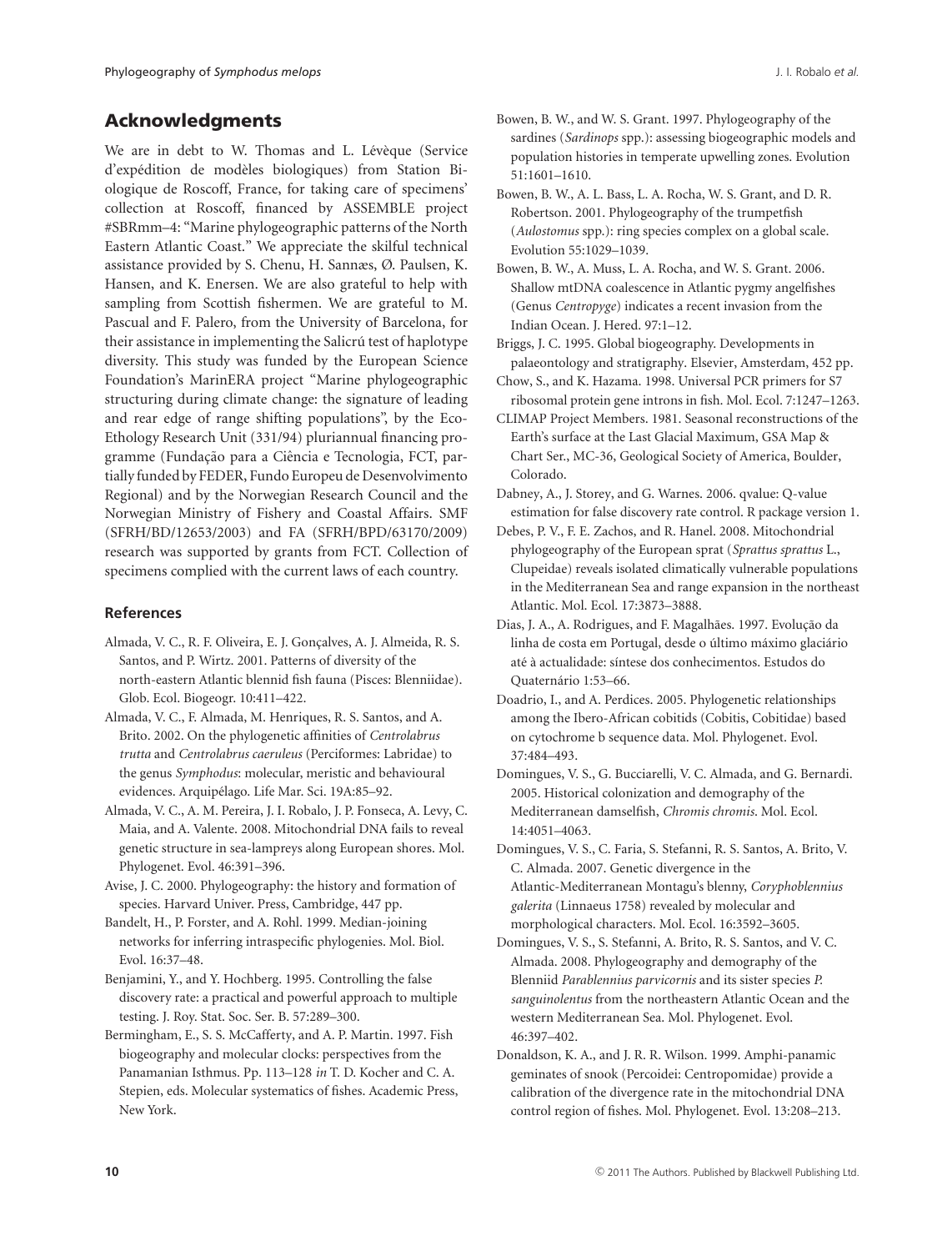Drummond, A. J., and A. Rambaut. 2007. BEAST: Bayesian evolutionary analysis by sampling trees. BMC Evol. Biol. 7:214.

Drummond, A.J., A. Rambaut, B. Shapiro, and O. G. Pybus. 2005. Bayesian coalescent inference of past population dynamics from molecular sequences. Mol. Biol. Evol. 22:1185– 1192.

Dupanloup, I., S. Schneider, and L. Excoffier. 2002. A simulated annealing approach to define the genetic structure of populations. Mol. Ecol. 11:2571–2581.

Excoffier, L., and H. Lischer. 2010. Arlequin suite ver 3.5: a new series of programs to perform population genetics analyses under Linux and Windows. Mol. Ecol. Res. 10:564–567.

Excoffier, L., and N. Ray. 2008. Surfing during population expansions promotes genetic revolutions and structuration. Trends Ecol. Evol. 23:347–351.

Excoffier, L., P. E. Smouse, and J. M. Quattro. 1992. Analysis of molecular variance inferred from metric distances among DNA haplotypes: application to human mitochondrial DNA restriction data. Genetics 131:479–491.

Excoffier, L., G. Laval, and D. Balding. 2003. Gametic phase estimation over large genomic regions using an adaptive window approach. Hum. Genom. 1:7–19.

Excoffier, L., M. Foll, and R. Petit. 2009. Genetic consequences of range expansions. Annu. Rev. Ecol. Evol. Syst. 40:481–501.

Faria, C., R. Borges, F. Gil, V. C. Almada, and E. J. Gonçalves. 2002. Embryonic and larval development of *Lipophrys pholis* (Pisces: Blennidae). Sci. Mar. 66:21–26.

Forster, P., A. Torroni, C. Renfrew, and A. Röhl. 2001. Phylogenetic star contraction applied to Asian and Papuan mtDNA evolution. Mol. Biol. Evol. 18:1864–1881.

Francisco, S. M., R. Castilho, M. Soares, L. Congiu, A. Brito, M. N. Vieira, and V. C. Almada. 2009. Phylogeography and demographic history of *Atherina presbyter* (Pisces: Atherinidae) in the North-eastern Atlantic based on mitochondrial DNA. Mar. Biol. 156:1421–1432.

Francisco, S. M., C. Faria, W. Lengkeek, M. N. Vieira, E. M. Velasco, and V. C. Almada. 2011. Phylogeography of the shanny *Lipophrys pholis* (Pisces: Blenniidae) in the NE Atlantic records signs of major expansion event older than the last glaciation. J. Exp. Mar. Biol. Ecol. 403:14–20.

Froese, R., and D. Pauly, eds. 2011. *FishBase* World Wide Web electronic publication. Available at www.fishbase.org, version (06/2011) (accessed June 10, 2011).

Fu, Y. X. 1997. Statistical tests of neutrality of mutations against population growth, hitchhiking and background selection. Genetics 147:437–460.

Hallatschek, O., and D. R. Nelson. 2008. Gene surfing in expanding populations. Theor. Popul. Biol. 37:158–170.

Hanel, R., M. W. Westneat, and C. Sturmbauer. 2002. Phylogenetic relationships, evolution of broodcare behavior, and geographic speciation in the wrasse tribe Labrini. Mol. Evol. 55:776–789.

Hayes, A., M. Kucera, N. Kellel, L. Sbaffi, and E. J. Rohling. 2005. Glacial Mediterranean sea surface temperatures based on

planktonic foraminiferal assemblages. Quat. Sci. Rev. 24:999–1016.

Henderson, P. A., and R. N. Bamber. 1987. On the reproductive biology of the sand smelt *Atherina boyeri* Risso (Pisces: Atherinidae) and its evolutionary potential. Biol. J. Linn. Soc. 32:395–415.

Hewitt, G. M. 1999. Post-glacial re-colonization of European biota. Biol. J. Linn. Soc. 68:87–112.

Hewitt, G. M. 2000. The genetic legacy of the Quaternary ice ages. Nature 405:907–913.

Hewitt, G. M. 2004. Genetic consequences of climatic oscillations in the Quaternary. Philos. Transac. Biol. Sci. 359:183–195.

Hoarau, G., J. A. Coyer, J. H. Veldsink, W. T. Stam, and J. L. Olsen. 2007. Glacial refugia and recolonization pathways in the brown seaweed *Fucus serratus*. Mol. Ecol. 16:3606–3616.

Knutsen, H., and H. Sannæs. 2009. Development of twelve microsatellite loci in the corkwing wrasse (*Symphodus melops*). Conserv. Genet. Res. 1:433–436.

Kuhner, M. K., J. Yamato, P. Beerli, L. P. Smith, E. Rynes, E. Walkup, C. Li, J. Sloan, P. Colacurcio, and J. Felsenstein. 2006. LAMARC 2.0: maximum likelihood and Bayesian estimation of population parameters. http://evolution.gs. washington.edu/lamarc.html. Bioinformatics 22:768–770.

Lejeune, P. 1985. Etude écoéthologique des comportements reproducteur et sociaux des Labridae méditerranéens des genres *Symphodus* (Rafinesque 1810) et *Coris* (Lacepede 1802). Cahiers d'Ethologie Appliquee. 5:1–208.

Mann, M. E., Z. Zhang, S. Rutherford, R. S. Bradley, M. K. Hughes, D. Shindell, C. Ammann, G. Faluvegi, and F. Ni. 2009. Global Signatures and dynamical origins of the Little Ice Age and Medieval Climate Anomaly. Science 326:1256–1260.

Nei, M., and W. H. Li. 1979. Mathematical model for studying genetic variation in terms of restriction endonucleases. Proc. Natl. Acad. Sci. 76:5269–5273.

NOAA. 2006. U.S. National Oceanographic Data Center: global temperature—Salinity Profile Programme, U.S. Department of Commerce, National Oceanic and Atmospheric Administration, Silver Spring, Maryland, 20910. Available at http://www.nodc.noaa.gov/dsdt/index.html. Accessed March 22, 2011.

Ostellari, L., L. Bargelloni, E. Penzo, P. Patarnello, and T. Patarnello. 1996. Optimization of single-strand conformation polymorphism and sequence analysis of the mitochondrial control region in *Pagellus bogaraveo* (Sparidae, Teleostei): rationalized tools in fish population biology. Anim. Genet. 27:423–427.

Patarnello, T., A. M. J. Volckaert, and R. Castilho. 2007. Pillars of Hercules: is the Atlantic-Mediterranean transition a phylogeographic break? Mol. Ecol. 16:4426–4444.

Polzin, T., and S. V. Daneschmand. 2003. On Steiner trees and minimum spanning trees in hypergraphs. Oper. Res. Lett. 31:12–20.

Potts, G. W. 1984. Parental behaviour in temperate marine teleosts with special reference to the development of nest